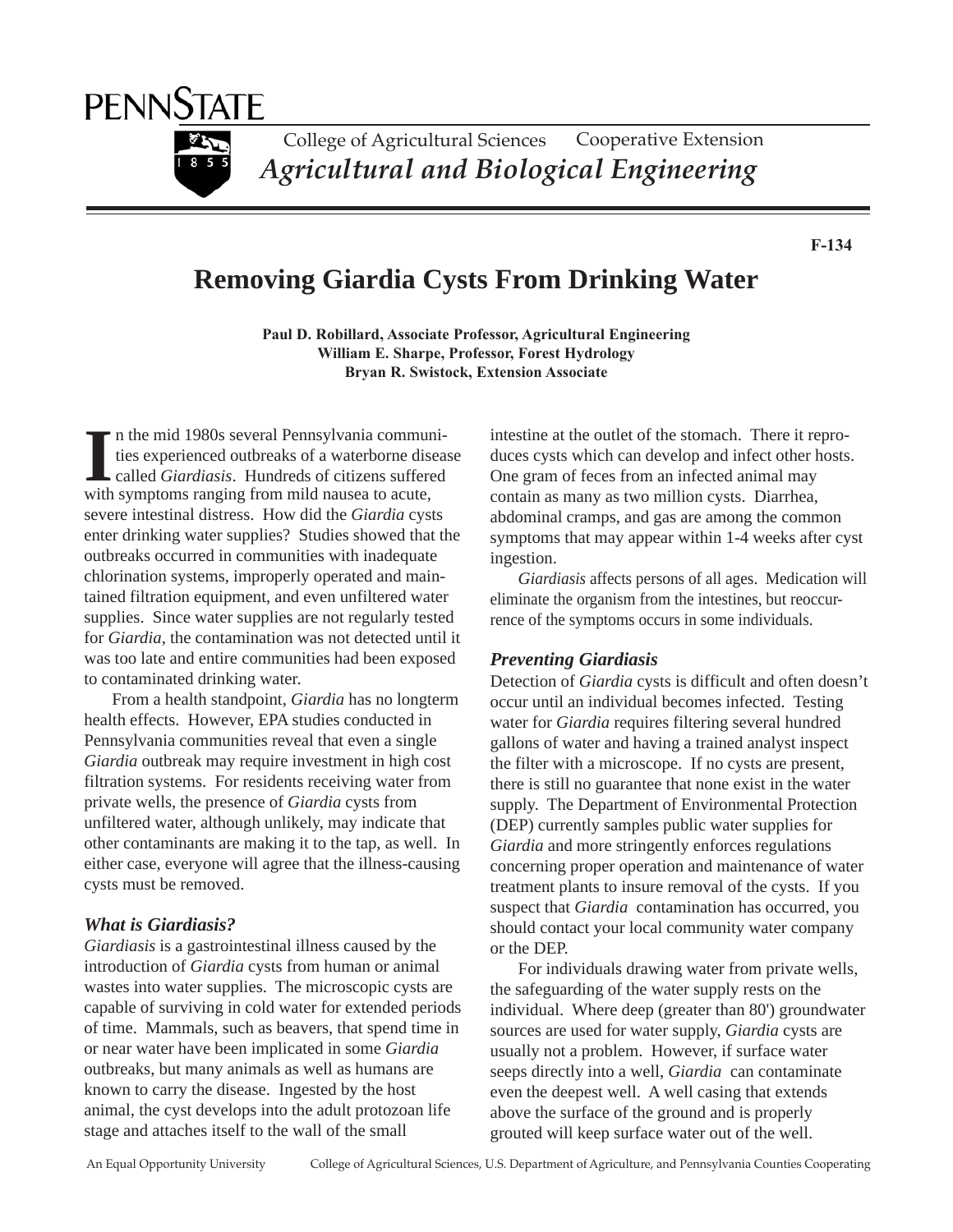Springs and shallow wells have high contamination probabilities because there is inadequate soil filtration of the water flowing into these systems.

### *Removing Giardia Cysts*

Removing *Giardia* cysts before they reach the tap usually involves disinfection to inactivate the cysts and filtration through a fine media to physically remove the cysts from the water. Because *Giardia* cysts are resistant to normal disinfection, filtration is usually required. Cysts are large in comparison to bacteria and viruses (ranging from 7-10 microns in diameter); consequently, they are more easily removed by filtration.

Both disinfection and filtration processes are used in combination at municipal plants to protect water supplies and assure customers of high quality drinking water. Home water treatment techniques and devices are also available to assist water users in effectively

removing *Giardia.* Techniques such as superchlorination, boiling, and manufactured treatment devices are available to the homeowner.

Because normal chlorine levels used to kill bacteria in water supplies will not inactivate *Giardia* cysts, **super chlorination** is required. Figure 1 shows a comparison of approximate chlorine levels necessary to inactivate bacteria compared to *Giardia* cysts. Not only is a higher concentration of chlorine in the water necessary but increased contact time is required. Super chlorination can effectively eliminate one-time contamination events. The strong smell and taste of chlorine at this level will make the water unpalatable for a short period of time.



**Figure 1. Comparison between normal and super chlorination for disinfection.**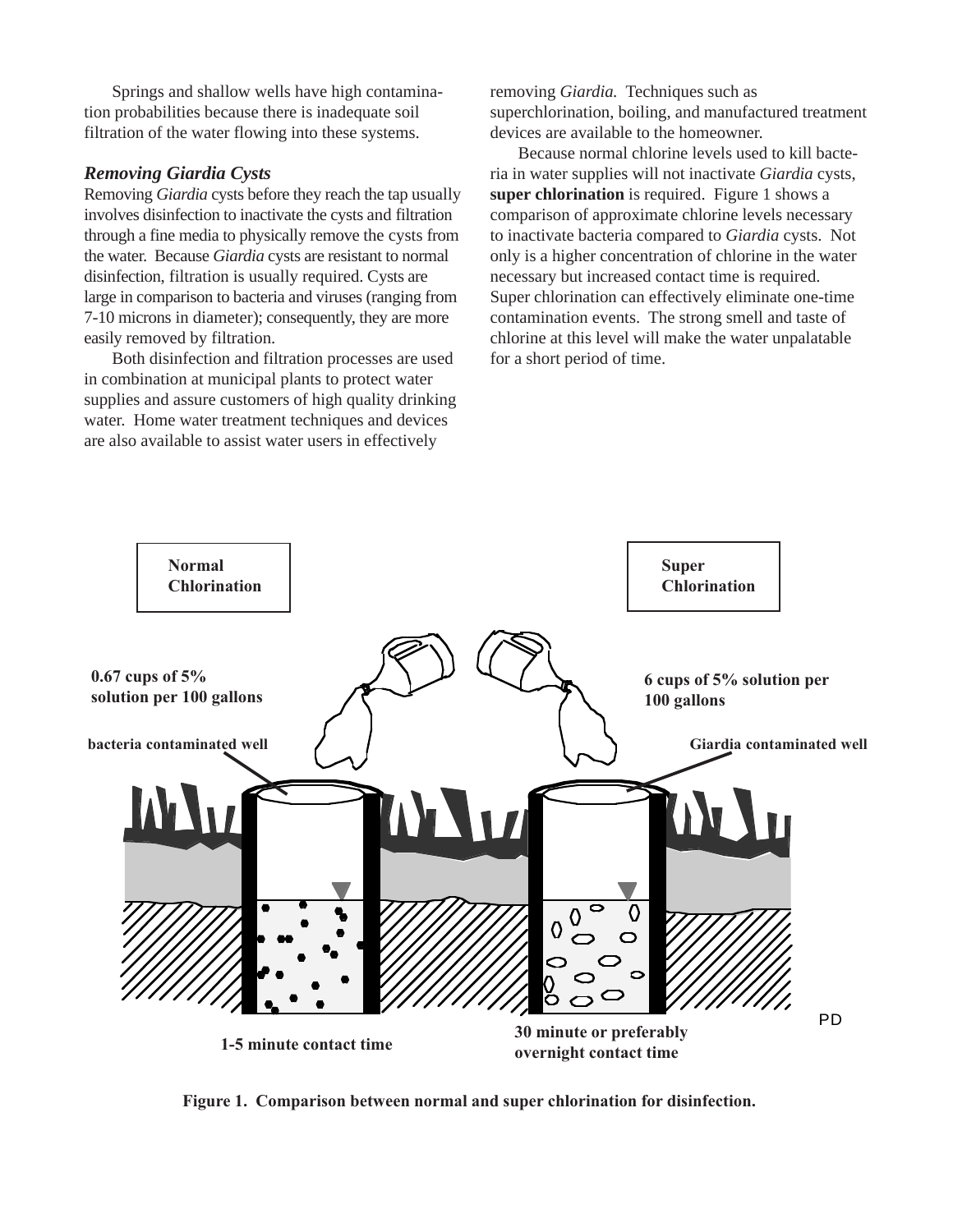An alternative to chlorination is **boiling**. Boiling is a simple, effective means of killing *Giardia* cysts. It is also a method that can be used away from home on camping and hiking trips. To inactivate the cysts, bring water to a full boil for 1 minute on a stove or in a microwave. *The heat from a hot water tank is not sufficient to inactivate Giardia cysts.* Boiling water is a viable, temporary solution to giardia contamination. Since boiling often leaves water with a bland taste, you may wish to purchase bottled water in lieu of boiling drinking water (See F 142 *Bottled Water* fact sheet).

Manufactured treatment devices also remove *Giardia* cysts. Various **filters** are probably the most common devices used. They are constructed of very fine media that traps small particles like bacteria, cysts and sediment. Sand, diatomaceous earth, spiral wound fiber, ceramic and activated carbon are five common media used for filtration. Figure 2 shows how the filtration process works to trap *Giardia* and other water constituents. The most widely available filter for point-of-use/point-of-entry treatment is the activated carbon filter (ACF). Many types of ACFs are currently on the market. Tap mounted filters attach to the the faucet and pour through models work like automatic drip coffee makers. High volume models are installed under the sink.

Although many people believe that filters are a fail-safe treatment, filters are ineffective unless properly maintained and operated. As Figure 2 shows, where undisinfected water is used, filters are susceptible to bacterial growths which plug and coat the filters, reduce the filtering capacity, and create a source of bacterial contamination. For this reason, only disinfected water should be filtered. Filters must also be cleaned regularly and replaced. Filters such as the tap mounted type must be changed at least every six months. Read the manufacturers instructions to make sure that you are properly maintaining your filter.



**Figure 2. An activated carbon filter with a partially spent filter.**